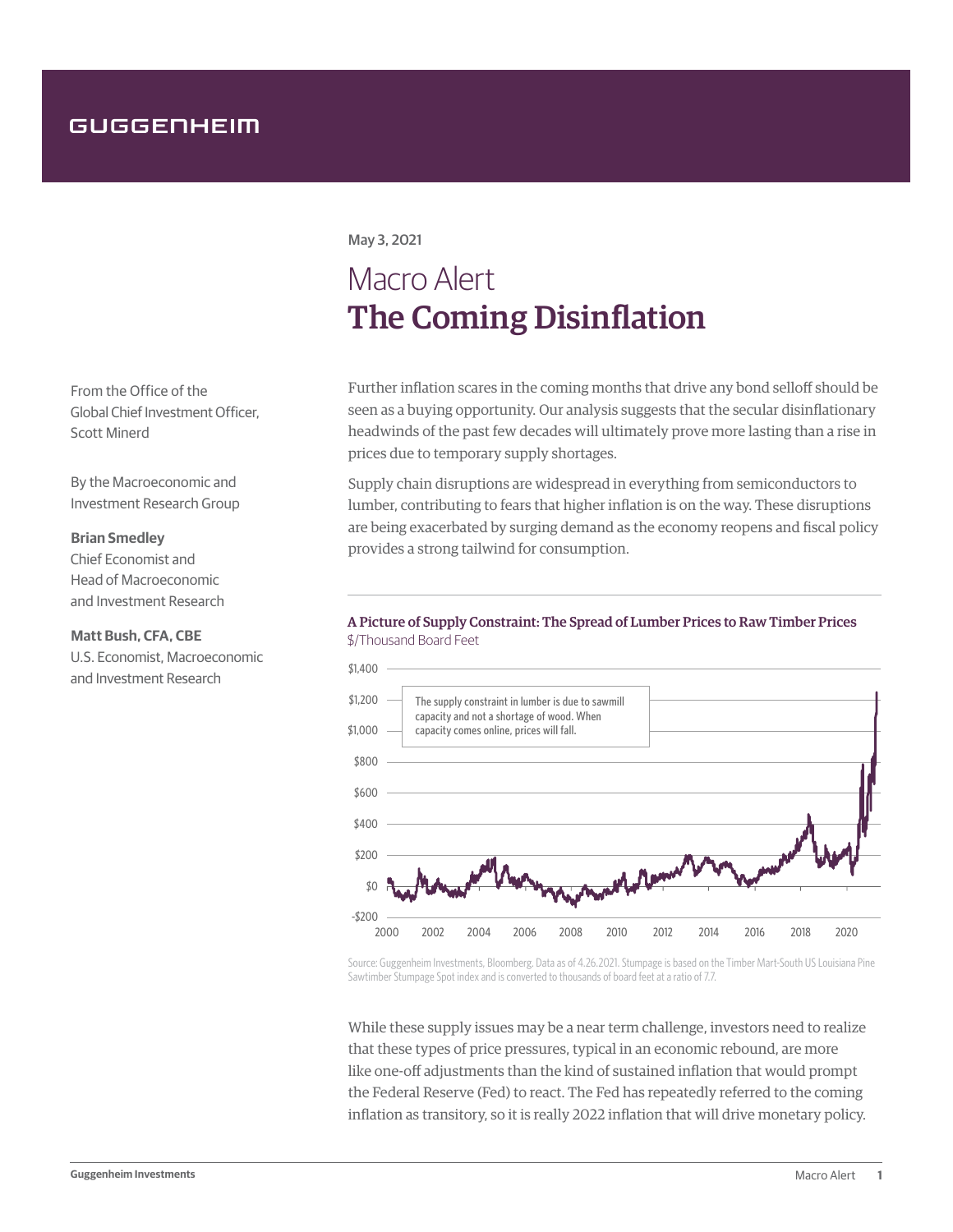Several factors suggest inflation will slow by next year. As the chart below shows, higher prices from supply bottlenecks in the manufacturing sector are typically short-lived. High prices and an improving COVID situation will bring more capacity online by the end of 2021, in turn dampening inflation pressure next year.

#### History Shows Manufacturing Supply Chain Pressures Will Ease

ISM Manufacturing Prices (Diffusion Index) Around Supply Disruptions (1980–Present)



Source: Guggenheim Investments, Haver Analytics. Data as of 3.31.2021. Supply disruptions are defined as ISM Manufacturing Supplier Deliveries Subindex rising above 60. Seven historical episodes are covered by the range and average.

Additionally, large sequential price increases over the next few months will mean a high base effect when doing year over year comparisons in mid-2022, thwarting the Fed's efforts to reach and overshoot 2 percent on a sustained basis.



Source: Guggenheim Investments, Haver Analytics. Data as of 3.31.2021. April through June assumed to increase 0.3 percent month over month, slightly less than the March increase. Monthly changes fall to 0.13 percent thereafter, the average seen in the six months through February 2021 and near the 0.14 percent average of 2019. Core PCE – personal consumption expenditures index, excluding food and energy.